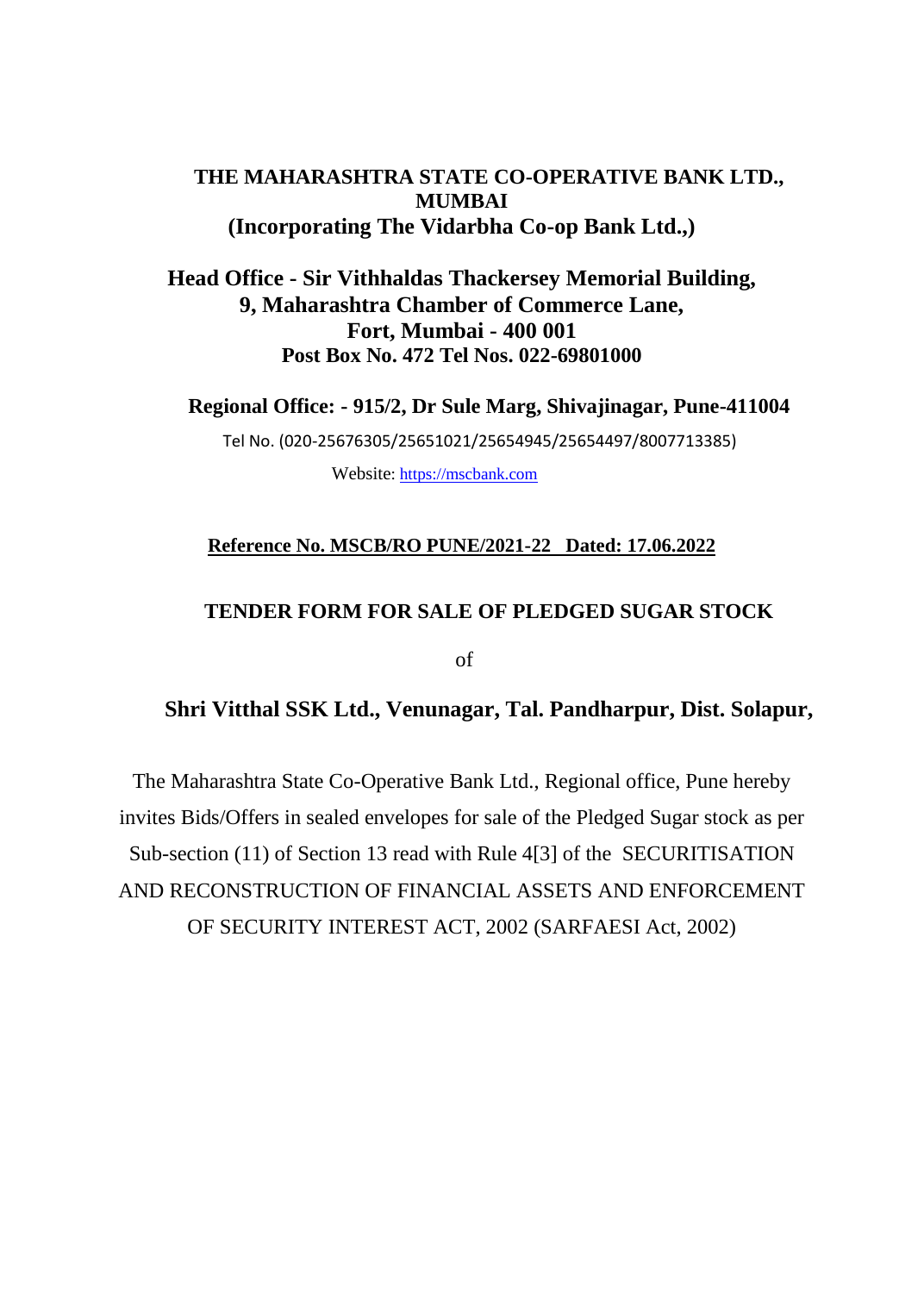#### **THE MAHARASHTRA STATE CO-OPERATIVE BANK LTD., MUMBAI (Incorporating The Vidarbha Co-Op Bank Ltd.) (Scheduled Bank)**

Head Office: 9, Maharashtra Chamber of Commerce Lane, Fort, Mumbai – 400 001, Post Box No. 472 Tel Nos. 91-022-22800747/22876020. Website: [https://mscbank.com](https://mscbank.com/) Regional Office: - 915/2, Dr Sule Marg, Shivajinagar, Pune-411004 Tel No. (020-25676305/25651021/25654945/25654497/8007713385)

### **TENDER NOTICE FOR SALE OF PLEDGED SUGAR STOCK**

The Maharashtra State Co-Operative Bank Ltd., Regional office, Pune hereby invites Bids/Offers in sealed envelopes for sale of the following Pledged Sugar stock of Shri Vitthal SSK Ltd., Venunagar, Tal Pandharpur, Dist Solapur, as per Sub-section (11) of Section 13 and read with rule 4[3] of the SECURITISATION AND RECONSTRUCTION OF FINANCIAL ASSETS AND ENFORCEMENT OF SECURITY INTEREST ACT, 2002 (SARFAESI Act, 2002)

| Name of the<br>Unit | <b>Particulars of sugar Stock</b><br>[Approximate] |            | <b>Reserve Price</b> | <b>EMD</b><br>[Rs.in lakhs] | Inspection<br>Date/<br>Time | <b>Tender Opening</b><br>Time, date &<br>place | Pledge<br>Outstanding as<br>on 31.05.2022 |
|---------------------|----------------------------------------------------|------------|----------------------|-----------------------------|-----------------------------|------------------------------------------------|-------------------------------------------|
|                     |                                                    |            | 3                    | 4                           | 5                           | 6                                              |                                           |
| Shri Vitthal        | Produced                                           | Qnty.      | Rs.3100/-per         | 219.95 Lakhs                | 29.06.2022                  | 04.07.2022                                     | M.S.C.Bank                                |
| Sahakari Sakhar     | <b>Season</b>                                      | (Quintals) | quintal              | [Rs.200/- Per               | between                     | at 11.00 a.m.                                  | Rs 3873.80                                |
| Karkhana Ltd.,      | 2017-18                                            | 49838      | (Ex-factory cost)    | Quintal]                    | 10.00 a.m. to               | <b>Regional Office</b>                         | Lakh                                      |
| Venunagar,          |                                                    |            | (Exclusive of GST)   |                             | 5.00 p.m.                   | Pune                                           |                                           |
| Taluka              | 2018-19                                            | 60135      |                      |                             |                             |                                                |                                           |
| Pandharpur,         |                                                    |            |                      |                             |                             |                                                |                                           |
| Dist Solapur.       | Total                                              | 1,09,973   |                      |                             |                             |                                                |                                           |

#### **Brief Description of the Pledged Sugar as per RG 1 Register:-**

## **:: Terms and Conditions for Sugar Sale ::**

| $\mathbf{1}$  | The Bank intends to sell the Pledged Sugar stock detailed above on "AS IS WHERE IS, AS IS WHAT IS AND<br>WHATEVER THERE IS BASIS" WHICH IS WITHOUT ANY WARRANTY, GUARANTEE, WITHOUT ANY RECOURSE, |
|---------------|---------------------------------------------------------------------------------------------------------------------------------------------------------------------------------------------------|
|               | ASSURANCE AND UNDERTAKING OR REPRESENTATION OF ANY KIND WHATSOEVER" basis. Required                                                                                                               |
|               | permission of Central/State Government and Licences if any shall be the sole responsibility of Purchaser. The                                                                                     |
|               | AO does not take or assume any responsibility for any shortfall of the moveable assets, for procuring any                                                                                         |
|               |                                                                                                                                                                                                   |
|               | permission etc., or for any dues, statutory or otherwise viz., Provident Fund, Sales Tax, Central Excises, G.S.T.                                                                                 |
|               | etc of any authority established by law. Such dues if any, both existing and future relating to the sale of                                                                                       |
|               | moveable assets will have to be borne/ paid by the purchaser.                                                                                                                                     |
| $\mathcal{P}$ | The Sugar stock will be available for inspection on 29.06.2022 between 10.00 a.m. to 5.00 p.m. at Karkhana site.                                                                                  |
|               | The interested bidder may inspect the stock at their own cost on the assigned date in the presence of representative of the                                                                       |
|               | AO available at the site to facilitate the inspection.                                                                                                                                            |
| 3             | EMD should be paid through (RTGS/NEFT: NAME OF ACCOUNT: SHRI VITTHAL SSK LTD., A/C No.                                                                                                            |
|               | 0039116900000014, IFSC: MSCI0082039, MSC Bank Branch-Pune.) to Maharashtra State Co-                                                                                                              |
|               | operative Bank Ltd.," on or before the last date of submission of tender. The EMD shall be refunded to                                                                                            |
|               | unsuccessful bidder on the same date or next working day of opening of bid. The EMD will not carry any interest.                                                                                  |
| 4.            | The Tender document can be obtained during 16.06.2022 to 01.07.2022 from the undersigned on any working                                                                                           |
|               | day (Except Second & fourth Saturday, Sunday and Public Holiday) between 10.00 a.m. to 5.00 p.m., on payment                                                                                      |
|               | of non-refundable fee of Rs.4,000/- + G.S.T. Rs.720/- = Total Rs.4,720/- (Rupees Four Thousand and Seven                                                                                          |
|               | Hundred Twenty only) by (Cash/RTGS/NEFT: NANE OF THE ACCOUNT: SHRI VITTHAL SSK LTD.,                                                                                                              |
|               |                                                                                                                                                                                                   |
|               | A/C No. 0039116900000014, IFSC: MSCI0082039, MSC Bank Branch- Pune.) The Tender documents                                                                                                         |
|               | are available at Pune Regional Office 915/2, Dr Sule Marg, Shivajinagar, Pune-411004. Further it can also be                                                                                      |
|               | downloaded from website of the bank's website: https://mscbank.com. In case of downloaded document, the                                                                                           |
|               | tender document fees shall be paid through NEFT on or before submission of the tender.                                                                                                            |
| 5             | Bidder has to submit their bid/offer for the entire sugar stock i.e.1,09,973 Quintals as mentioned above.                                                                                         |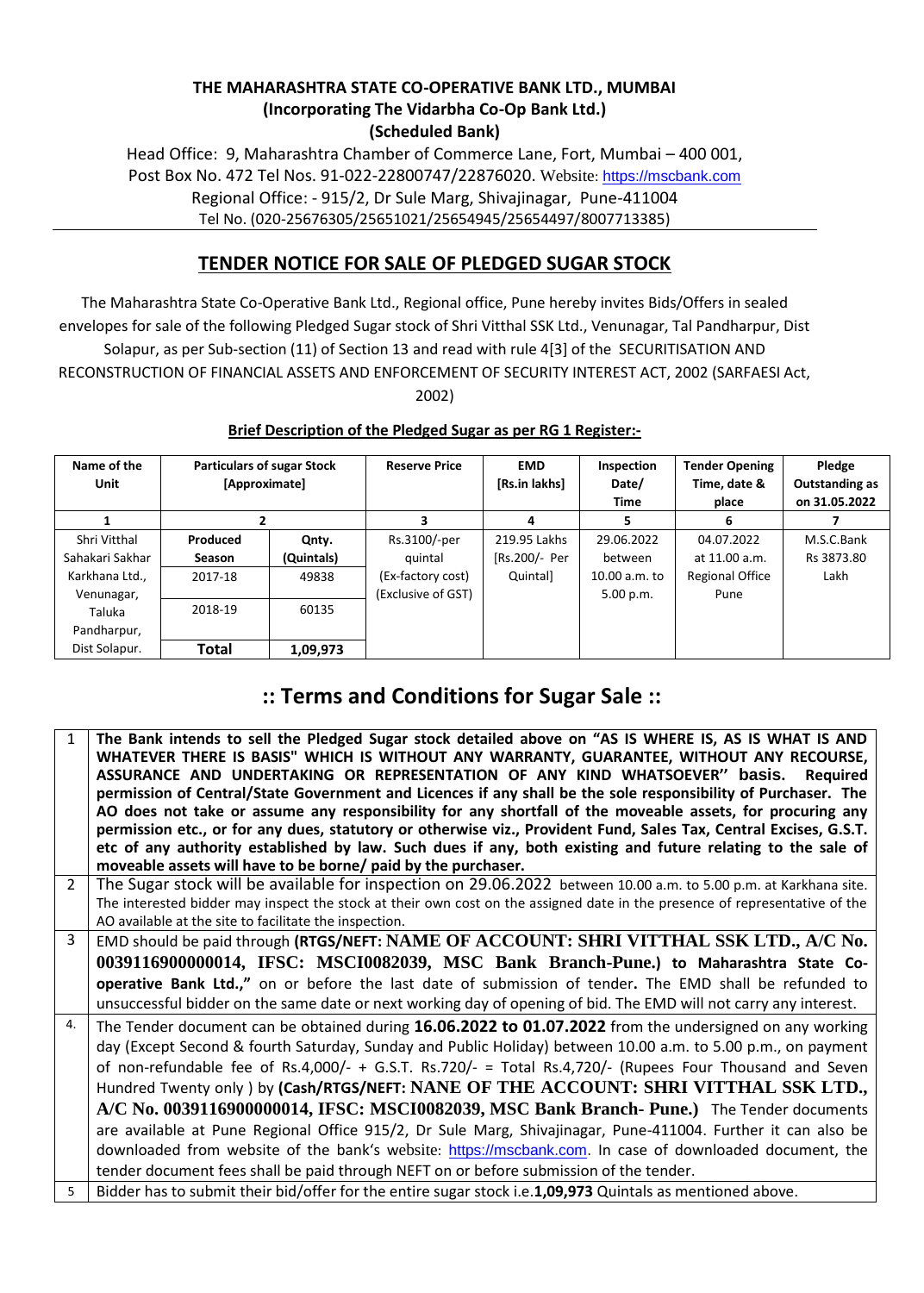| 6              | The delivery of the Sugar purchased by the Purchaser will be released only after making full payment of                 |
|----------------|-------------------------------------------------------------------------------------------------------------------------|
|                | the amount of the Purchased Sugar. It will be binding on the purchaser to lift the total delivery of the sugar in       |
|                | multiple of 10,15,20,25,30,35,40,45 ton. The EMD amount will be adjusted at the time of last payment of                 |
|                | delivery of Sugar. It will be binding on the purchaser to lift the Sugar stock within 30 days from the date of          |
|                | Order, failing which, EMD amount will be forfeited. A.O. will not be responsible for any consequences arising after     |
|                | taking the delivery of sugar stock by the purchaser.                                                                    |
| $\overline{7}$ | It is explicitly stated that once the delivery of sugar is given to the purchaser & purchaser has left the              |
|                | sugar factory, the responsibility of the bank will be over.                                                             |
| 8              | Sealed envelope of Tender/Bid/Offer should be submitted at the drop box kept at Regional office, Pune on or             |
|                | before 01.07.2022 by 5.00 p.m. The bidder shall complete the bid/offer form in all respect quote the price              |
|                |                                                                                                                         |
|                | therein & shall sign & date on each page of the document in the space provided therein for the purpose. The             |
|                | bidder shall initial on each page if the bid/offer. The bidder had to quote the offer price in figure & in words in     |
|                | Indian Rupee. In case of discrepancies in offer price quoted, the price quoted in words will be considered as           |
|                | quoted price for evaluation by the bank. All pages of Tender Documents should be properly signed by the                 |
|                | authorised person and Seal should be affixed on each and every page by the Tenderer.                                    |
| 9              | Please note that the Tender should not be less than the reserve price. The amount mentioned in the bid shall be         |
|                | considered as final and subject to negotiation. During the Tender Opening if more than 5 Tenders are received,          |
|                | then first 3 eligible & highest Bidders will be given the opportunity for negotiation for resubmission of maximum       |
|                | amount of quote/offer. And if less than 5 tenders are received, then all received eligible bidders will be given the    |
|                | opportunity for negotiation for resubmission of revised maximum amount of quote/offer on the spot. On the date          |
|                | of opening of the tender, The Tenders will be opened in the presence of all bidders / their representatives. The AO     |
|                | will declare the highest bidder above the reserved price, as successful bidder and will issue the acceptance letter     |
|                | which will be binding on successful bidder/tenderer.                                                                    |
|                | MSC bank will not entertain any further demand for change in quotes/offers/ terms & conditions of tender                |
|                | document. Else the EMD deposited by the successful bidder will be forfeited.                                            |
| 10             | The submission of the bid means and implies that the bidder has inspected the pledged sugar stock has                   |
|                | unconditionally/ & irrecoverably agreed to and accepted all the terms and conditions of the bid/tender                  |
| 11             | Date of Opening of Tender is on 04.07.2022 11.00 a.m. at our Regional Office, Pune.                                     |
|                | Address:- 915/2, Dr Sule Marg, Shivajinagar, Pune-411004.                                                               |
| 12             |                                                                                                                         |
|                | The successful bidder would be required to bear all the necessary expenses for transfer of secured assets, taxes        |
|                | (including sugar lifting expenses) for transfer of secured pledged stock, applicable GST etc. will be responsibility of |
|                | successful bidder. The MSC Bank will bear the Expenses of Generator Set and Bag Stitching on behalf of Karkhana.        |
| 13             | The AO shall be at liberty to add, amend/modify/delete/drop any of the above condition as may be deemed                 |
|                | necessary in the light of the fact & circumstances. The MSC bank shall not be liable for any failure or delay in        |
|                | performance due to any cause behind their control.                                                                      |
| 14             | The AO reserves the right to accept/reject/ postpone the bids without assigning any reasons. The AO reserves the        |
|                | right to sell Pledged Sugar by any of the mode as prescribed in the SARFAESI Act, 2002                                  |
| 15             | The Tender document is available on MSC Bank Website: https://mscbank.com/ViewTenders.aspx from                         |
|                | 16.06.2022 to 01.07.2022. The terms & conditions mentioned in tender document shall apply.                              |
| 16             | For the detailed terms & conditions, and further necessary information, kindly visit to advertisement dated             |
|                | 16.06.2022& Corrigendum dtd 17.06.22 uploaded on Bank's Website: https://mscbank.com/ViewTenders.aspx                   |
| 17             | Jurisdiction:-All disputes arising amongst the parties shall be adjudicated according to Indian law and the Courts in   |
|                | Mumbai (Maharashtra) alone shall have jurisdiction to entertain/adjudicated such disputes.                              |
|                |                                                                                                                         |
|                | STATUTORY SALE NOTICE UNDER SARFAESI ACT, 2002                                                                          |
|                |                                                                                                                         |
|                | The Borrower is hereby given notice to pay the total outstanding dues towards Pledge loan account before the            |
|                | date of opening of bid, failing which the pledged stock will be auctioned and balance, if any will be recovered with    |
|                | interest and cost from you.                                                                                             |
|                |                                                                                                                         |
|                | Date: 17.06.2022<br>$SD/-$                                                                                              |
|                | Place:- Pune.                                                                                                           |
|                | Authorised officer,                                                                                                     |
|                | Shri Vitthal SSk Ltd., Venunagar, Tal Pandharpur, Dist Solapur                                                          |
|                | Assistant Manager of The Maharashtra State Co-operative Bank Ltd., Mumbai, Regional Office, Pune.                       |
|                |                                                                                                                         |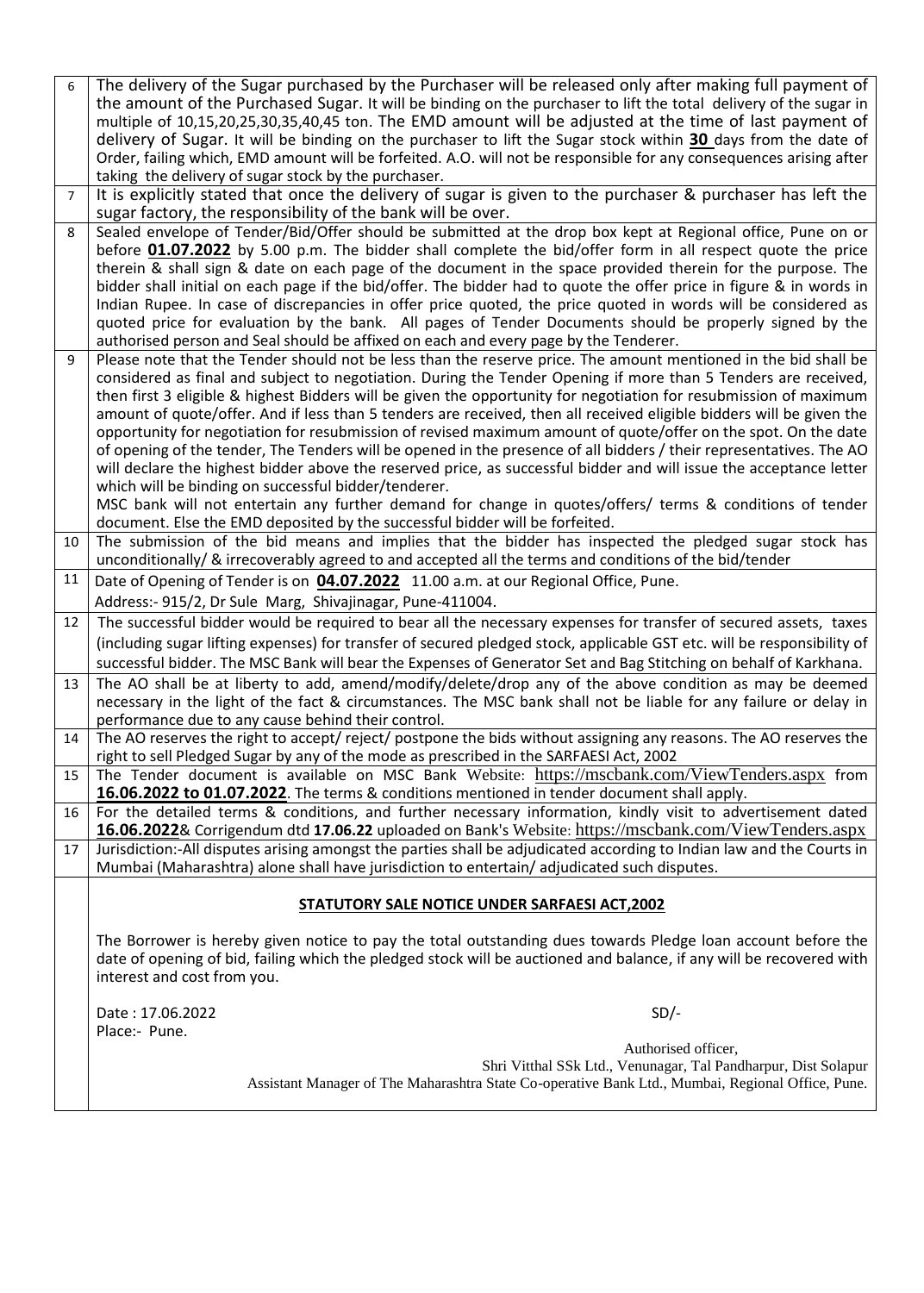# **[TO BE SUBMITTED ON LETTER HEAD OF PURCHASER] Sugar Sale Tender form**

### **[Technical Bid]**

## **(Details filled in the form must be accompanied by sufficient documentary evidence)**

Should be submitted in separate envelope mentioning Technical Bid above

To,

The Authorised Officer & Assistant Manager, The Maharashtra State Co-operative Bank Ltd., Mumbai, Regional Office, Pune PUNE – 411 004

| Sr.No.         | <b>Particulars</b>                                  | <b>Details</b> |
|----------------|-----------------------------------------------------|----------------|
| $\mathbf{1}$   | Full Name of the Bidder/Offerer                     |                |
| $\overline{2}$ | Complete Postal Address with Pin code, Telephone    |                |
|                | Nos. Mobile Nos. email id, websites etc.            |                |
| $\overline{3}$ | <b>Brief Particulars of Bidder</b>                  |                |
| 4              | License No., Pan No., Adhar No. GST No.             |                |
|                | IT Returns for last three years.                    |                |
|                | Undertaking that the Trading Company is not         |                |
|                | blacklisted by any authority.                       |                |
|                | [Attached herewith Pan, Adhar, GST & IT Returns     |                |
|                | of last 3 years]                                    |                |
| 5              | Amount Quoted [without GST] by the                  |                |
|                | Bidder/Offerer for the Sugar Sale Tender in figures |                |
|                | and words                                           |                |
| 6              | Details of Earnest Money Deposit [EMD] Amount &     |                |
|                | RTGS Receipt No. Details                            |                |
| $\overline{7}$ | The Details of Authorized Person to make the        | Name:          |
|                | commitments to the Bank                             | Designation:   |
|                |                                                     | Mobile Nos.    |
|                |                                                     | Email id:      |

I/We have read and understood the detailed terms and conditions of the Sugar Sale and have also read, pursued and understood all the relevant papers. In case of any information is found to be incorrect/incomplete, I/We shall not hold the Authorized Officer or Secured creditors responsible for the same and shall not have any claim whatsoever against either of them.

## **Signature of duly Authorized Official of the Bidder/Offerer with Seal**

### **Name and Designation of the Authorized Signatory**

**Place :**

**Date :**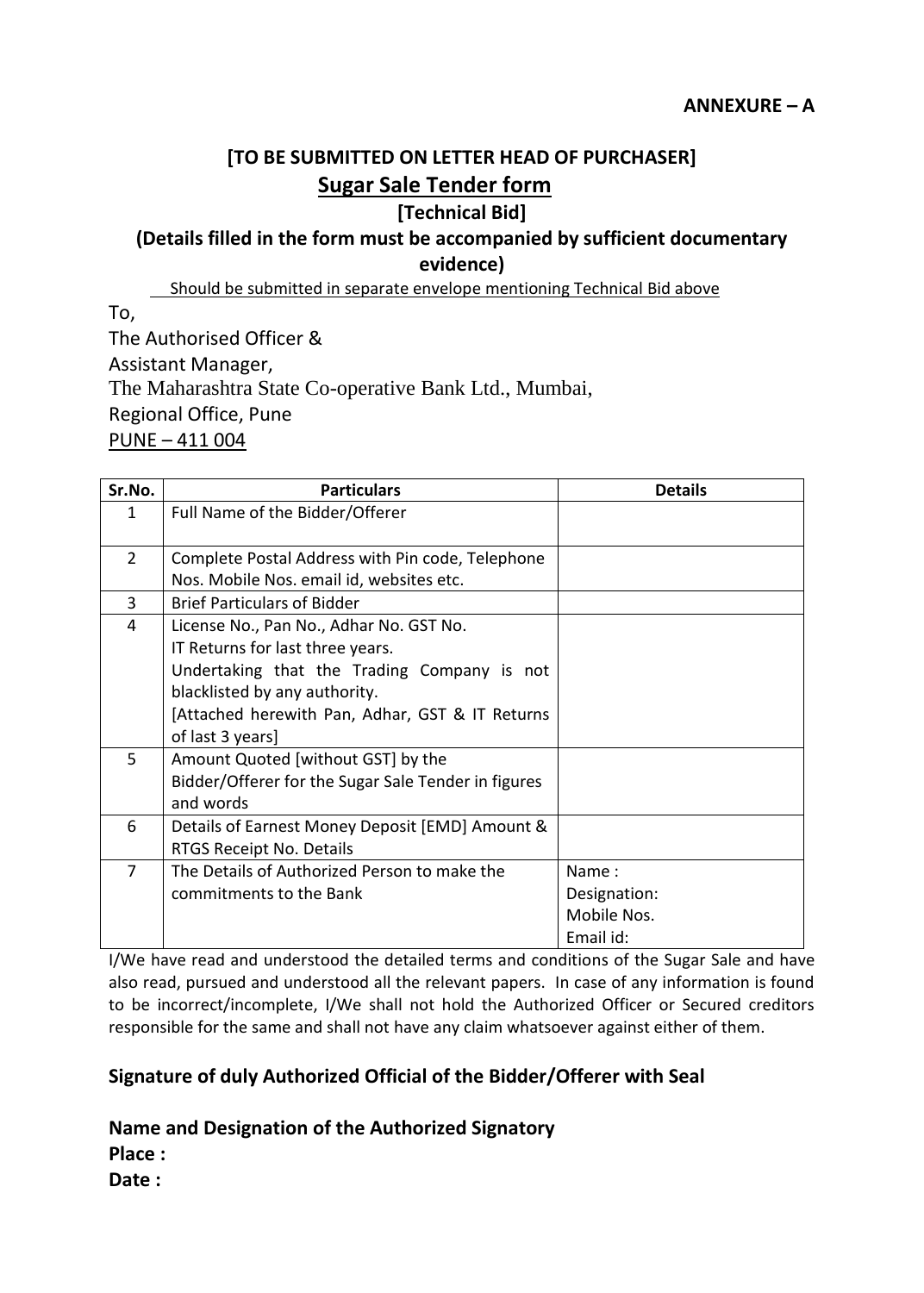#### **THE MAHARASHTRA STATE CO-OPERATIVE BANK LTD., MUMBAI (Incorporating The Vidarbha Co-Op Bank Ltd.) (Scheduled Bank)**

Head Office: 9, Maharashtra Chamber of Commerce Lane, Fort, Mumbai – 400 001, Post Box No. 472 Tel Nos. 022/69801000/91-022-22800747/22876020. Website: [https://mscbank.com](https://mscbank.com/) Regional Office: - 915/2, Dr Sule Marg, Shivajinagar, Pune-411004

Tel Nos. (020-25676305/25651021/25654945/25654497/8007713385)

### **Sugar Sale Tender form**

## **(Financial Bid)**

**of**

**Shri Vitthal Sahakari Sakhar Karkhana Ltd., Venunagar, Tal Pandharpur, Dist Solapur.**

Name of the bidder: \_\_\_\_\_\_\_\_\_\_\_\_\_\_\_\_\_\_\_\_\_\_\_\_\_\_\_\_\_\_\_\_\_\_\_\_\_\_

Address :

Licence Number : \_\_\_\_\_\_\_\_\_\_\_\_\_\_\_\_\_\_\_\_\_\_\_\_\_\_\_\_\_\_\_\_\_\_\_\_\_\_\_\_\_

\_\_\_\_\_\_\_\_\_\_\_\_\_\_\_\_\_\_\_\_\_\_\_\_\_\_\_\_\_\_\_\_\_\_\_\_\_\_\_\_\_\_\_

We are ready to purchase the sugar of Shri Vitthal SSK Ltd., mentioned in the tender form no. \_\_ dtd \_\_\_\_\_\_\_ at

the following rate.

We have inspected the pledged sugar stock as mentioned in the tender document. we have read all the terms and

conditions of the Tender document.

We unconditionally & irrecoverably agree and accept all the terms and conditions mentioned in the tender document dtd.

| Lot<br>No. | To be purchased<br><b>Season of Sugar</b><br>production<br>(Year) | <b>Quantity of</b><br>sugar available<br>for sale<br>(Qntl) | Rate per Qntl.<br>excluding GST<br>(Rs.)             | <b>Total amount</b><br>(3x4)<br>( Rs.) |
|------------|-------------------------------------------------------------------|-------------------------------------------------------------|------------------------------------------------------|----------------------------------------|
| 1          | $\overline{2}$                                                    | 3                                                           | 4                                                    | 5                                      |
|            | 2017-18                                                           | 49838                                                       | ( Rs.<br>Rs.<br>$\overline{\phantom{a}}$<br>In words | Rs.<br>/- ( Rs. In<br>words            |
|            | 2018-19                                                           | 60135                                                       |                                                      |                                        |
|            | <b>Total</b>                                                      | 1,09,973                                                    |                                                      |                                        |

#### Signature & Seal of bidder/ purchaser

 Date: Place